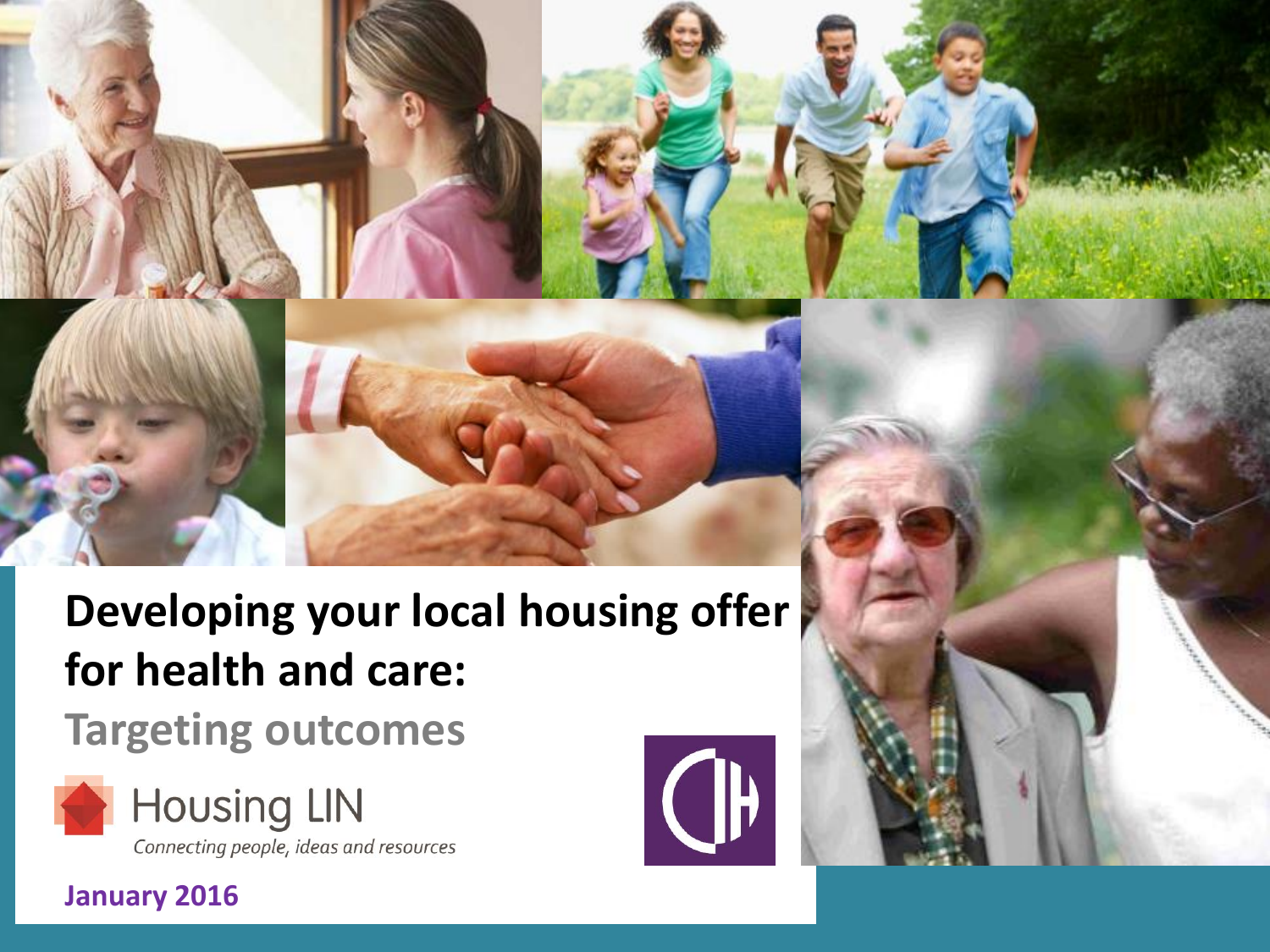CIH and the Housing LIN (Learning and Improvement Network) have collaborated on a number of publications to increase and improve effective working between housing, health and care (see p13 for more about other useful resources and services available from CIH and the Housing LIN).

The first version of this tool was one of those publications, helping housing and support providers to articulate and demonstrate the value of their services in terms of their partners' targets and outcomes.

Since its original publication on 2013, the legislative and policy framework has changed. It now acknowledges the significance of housing as a partner and contributor to achieving the aims of health and social care services to:

- Shift focus to wellbeing and maximising/ maintaining independence
- Provide timely intervention that can help to enable people to return to their home and community based solutions more quickly and successfully
- Prevent, reduce or delay people's dependence on more intensive and acute services.

A number of initiatives in place since 2013 are driving this:

• The Care Act 2014 and statutory care and support guidance

Wellbeing set as the pivotal principle around which support and care is to be developed; the definition includes suitable living accommodation.

Housing and support recognised as those wider services which are fundamental to achieving wellbeing and a shift to more effective and shorter term interventions to help people to maintain/ maximise their independence and reduce dependency on more intensive and higher cost interventions, and so to be included in information, and advice and planning for care and support.

Expectations on local housing authorities in terms of cooperation to achieving aims for people with care and support needs, and carers with support needs. The Act also includes responsibilities on housing providers which are in contact with people with care and support needs (i.e not only specialist providers) in terms of safeguarding from abuse or neglect. For more on safeguarding see [the](http://www.housinglin.org.uk/Topics/browse/CareAndSupportatHome/AdultSafeguarding/?parent=9016&child=8914) [Housing](http://www.housinglin.org.uk/Topics/browse/CareAndSupportatHome/AdultSafeguarding/?parent=9016&child=8914) [and](http://www.housinglin.org.uk/Topics/browse/CareAndSupportatHome/AdultSafeguarding/?parent=9016&child=8914) [Adult](http://www.housinglin.org.uk/Topics/browse/CareAndSupportatHome/AdultSafeguarding/?parent=9016&child=8914) [Safeguarding](http://www.housinglin.org.uk/Topics/browse/CareAndSupportatHome/AdultSafeguarding/?parent=9016&child=8914) [Alliance](http://www.housinglin.org.uk/Topics/browse/CareAndSupportatHome/AdultSafeguarding/?parent=9016&child=8914) [webpages](http://www.housinglin.org.uk/Topics/browse/CareAndSupportatHome/AdultSafeguarding/?parent=9016&child=8914) and CIH [How](http://www.cih.org/publication-free/display/vpathDCR/templatedata/cih/publication-free/data/How_to_promote_good_adult_safeguarding_practice) [to](http://www.cih.org/publication-free/display/vpathDCR/templatedata/cih/publication-free/data/How_to_promote_good_adult_safeguarding_practice) [promote](http://www.cih.org/publication-free/display/vpathDCR/templatedata/cih/publication-free/data/How_to_promote_good_adult_safeguarding_practice) [good](http://www.cih.org/publication-free/display/vpathDCR/templatedata/cih/publication-free/data/How_to_promote_good_adult_safeguarding_practice) [adult](http://www.cih.org/publication-free/display/vpathDCR/templatedata/cih/publication-free/data/How_to_promote_good_adult_safeguarding_practice) [safeguarding](http://www.cih.org/publication-free/display/vpathDCR/templatedata/cih/publication-free/data/How_to_promote_good_adult_safeguarding_practice) [practices](http://www.cih.org/publication-free/display/vpathDCR/templatedata/cih/publication-free/data/How_to_promote_good_adult_safeguarding_practice)

For more on the Care act and guidance, see [CIH](http://www.cih.org/healthandhousing) [health](http://www.cih.org/healthandhousing) [and](http://www.cih.org/healthandhousing) [housing](http://www.cih.org/healthandhousing) [webpages.](http://www.cih.org/healthandhousing)

• A [Memorandum](http://www.cih.org/healthandhousing) [of](http://www.cih.org/healthandhousing) [Understanding](http://www.cih.org/healthandhousing) (MoU) to support joint action on improving health through the home

Both the CIH and Housing LIN are founding signatories of the MoU, a high level commitment by leading health, social care and housing organisations to demonstrate the importance of joint action across the sectors, accompanied by a national action plan to provide information, evidence and research to support more shared working (see [action](http://www.cih.org/resources/policy/CIH briefing papers/Housing and health memorandum 2015-16 delivery plan - Quarter 2 update final 3-8-15.pdf) [plan](http://www.cih.org/resources/policy/CIH briefing papers/Housing and health memorandum 2015-16 delivery plan - Quarter 2 update final 3-8-15.pdf) [quarter](http://www.cih.org/resources/policy/CIH briefing papers/Housing and health memorandum 2015-16 delivery plan - Quarter 2 update final 3-8-15.pdf) [2](http://www.cih.org/resources/policy/CIH briefing papers/Housing and health memorandum 2015-16 delivery plan - Quarter 2 update final 3-8-15.pdf)).

The ambition is to provide a template to support local MoUs to be developed around agreed local priorities.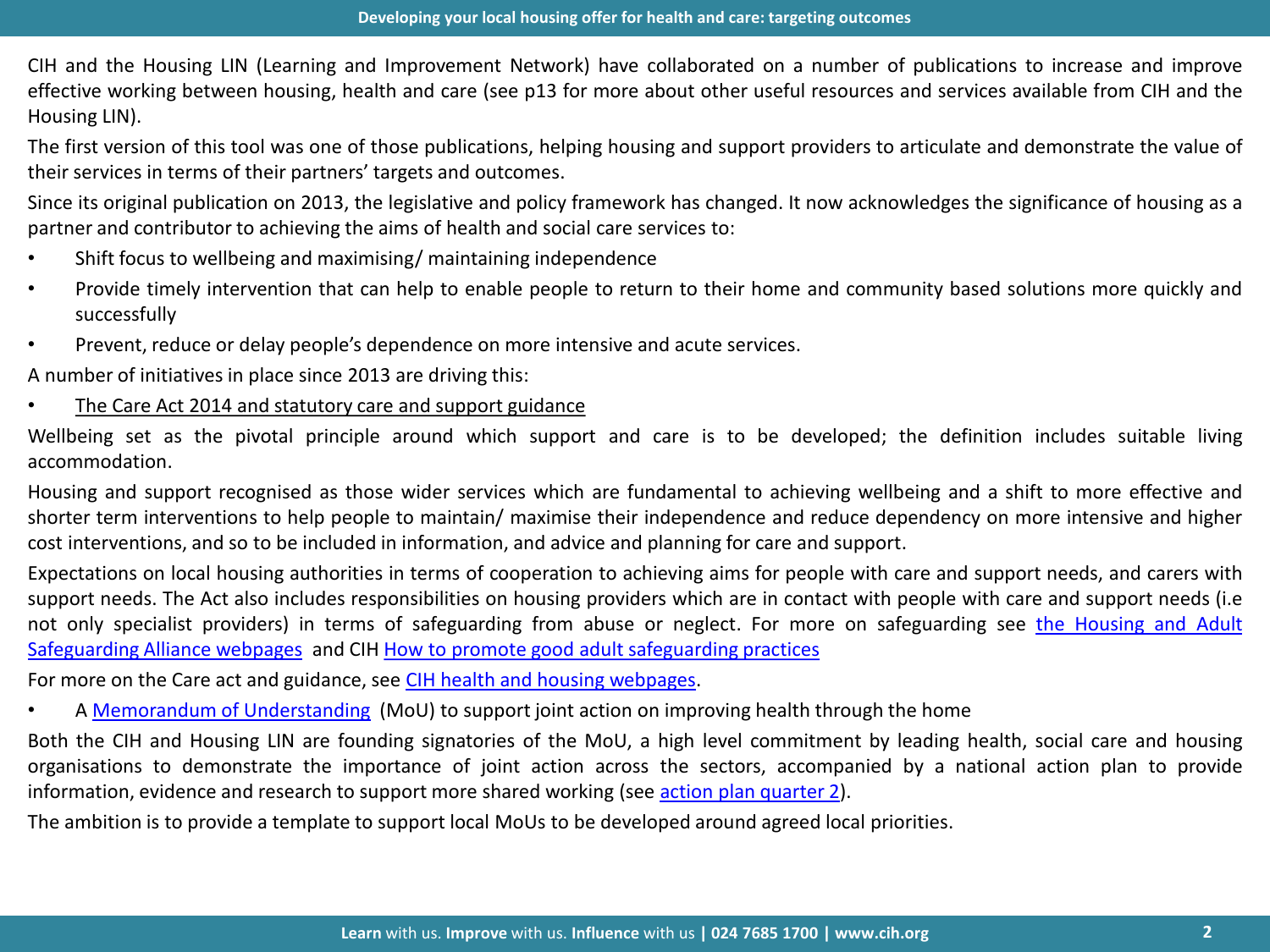#### • [NHS](https://www.england.nhs.uk/wp-content/uploads/2014/10/5yfv-web.pdf) [England](https://www.england.nhs.uk/wp-content/uploads/2014/10/5yfv-web.pdf) [Five](https://www.england.nhs.uk/wp-content/uploads/2014/10/5yfv-web.pdf) [Year](https://www.england.nhs.uk/wp-content/uploads/2014/10/5yfv-web.pdf) [Forward](https://www.england.nhs.uk/wp-content/uploads/2014/10/5yfv-web.pdf) [View](https://www.england.nhs.uk/wp-content/uploads/2014/10/5yfv-web.pdf)

Sets out the vision for the NHS, recognising the substantial financial challenges for the NHS (including £22bn efficiency savings required) and therefore the critical role of public health and other preventative services to shift individual and community actions to increase wellbeing and prevent ill health.

Sets out different structures for integrated models across acute and primary health services with social care, including testing out new models though ['vanguard](https://www.england.nhs.uk/ourwork/ futurenhs/new-care-models/) [sites](https://www.england.nhs.uk/ourwork/ futurenhs/new-care-models/).' Although these do not specifically involve housing, these models provide the potential for more effective joint working in localities focused on services that can address local priorities in health.

• [The](https://www.england.nhs.uk/ourwork/part-rel/transformation-fund/bcf-plan/) [Better](https://www.england.nhs.uk/ourwork/part-rel/transformation-fund/bcf-plan/) [Care](https://www.england.nhs.uk/ourwork/part-rel/transformation-fund/bcf-plan/) [Fund](https://www.england.nhs.uk/ourwork/part-rel/transformation-fund/bcf-plan/) [\(BCF\)](https://www.england.nhs.uk/ourwork/part-rel/transformation-fund/bcf-plan/)

The £5.3b BCF is a means to drive that transformation, by bringing together existing funding streams with targets to shift local solutions from acute to community based services.

The last spending review committed investment of £1.5bn to the BCF up to 2020, including an increase to £500m for adaptations, (Disabled Facilities Grant ). The latter is expected to ensure that 8,500 people will be able as a result to stay at home and not require residential care.

• [Care and Support Specialist Housing fund](http://www.housinglin.org.uk/Topics/browse/HousingExtraCare/FundingExtraCareHousing/DHCapitalFundingProgramme/CASSHF2013-15/)

The government has committed capital funding for new accessible and adaptable housing to 'HAPPI' design principles to help older and disabled people to live independently. Administered by the Homes and Communities Agency and Greater London Authority, a further £400m was announced in the last spending review.

#### **About this tool**

Your local housing offer will most usefully pick up the outcomes and domains which address the more specific local priorities as set out in local CCG commissioning priorities, the Health and Wellbeing Board's joint health and wellbeing strategies and other appropriate local strategies covering care and support at home. This tool provides a chart to help to clarify and articulate how housing and related support services can deliver the specific outcomes required of health and care partners through the national frameworks. It does this by:

- Identifying the relevant outcomes in the national frameworks (across health, public health and social care) Identifying housing services and related support solutions that provide housing based solutions/ contribute to health and wellbeing outcomes
- Signposting to existing national evidence that gives background evidence, and modelling the key elements that the offer should contain, updated to reflect the latest work coming from the health and housing MoU
- Linking to tools that can help to: demonstrate demand, quality of services, efficiencies and outcomes (economic and social impacts)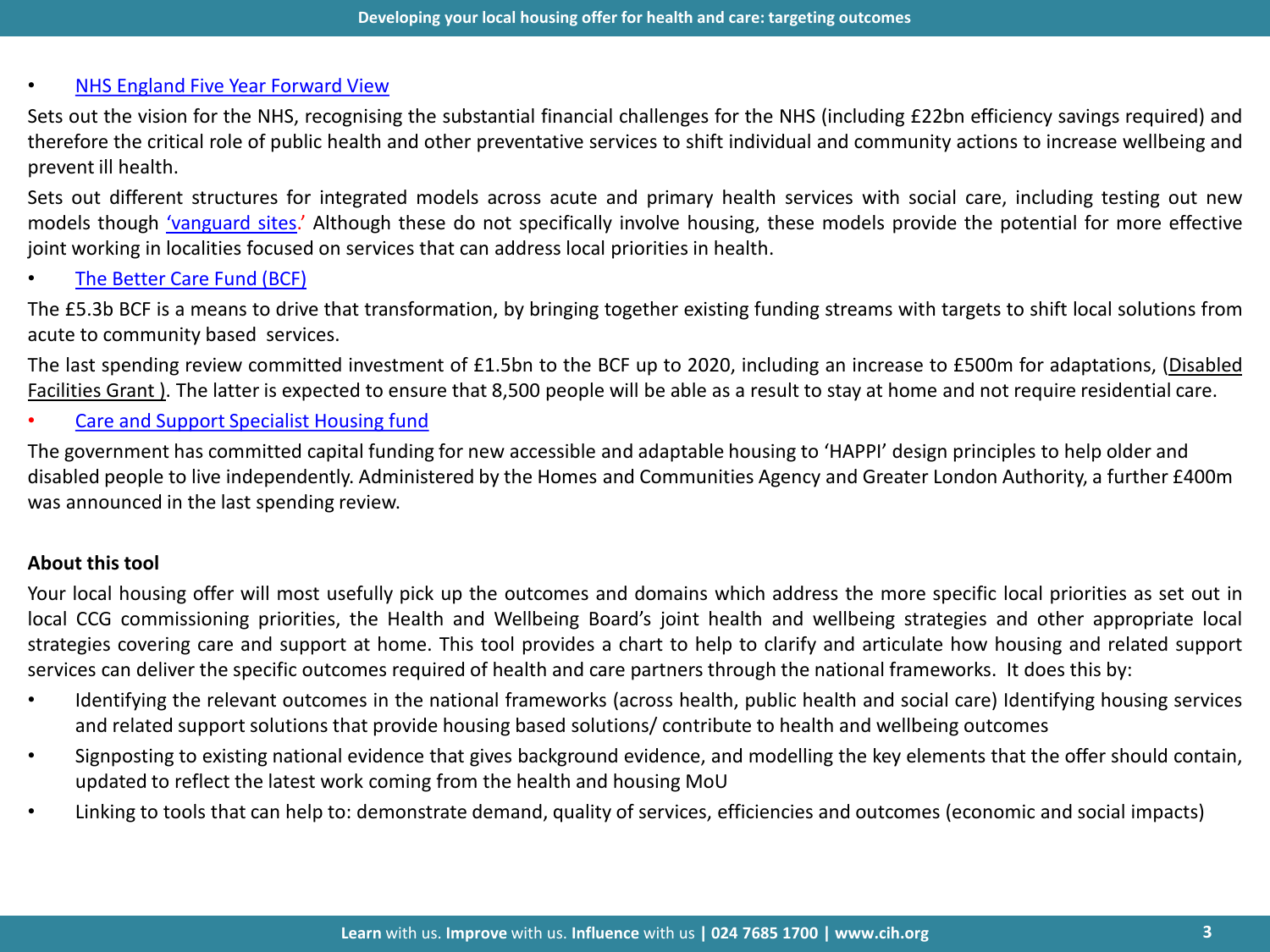| <b>Public health</b><br>outcomes<br>framework<br>2013-16                                                                                                                                                                           | <b>Health</b><br>outcomes<br>framework<br>2015-16                                                                                                                                                                                                                                                                                                         | <b>Adult social care</b><br>outcomes issued<br>2015-16                                                                                                                                                                                                                                                                                                                                                                                                                                                                                                                   | <b>Housing contribution</b>                                                                                                                                                                                                                                                                                                                                                                                                                                                                                                                                                                                                                                                                                                                                                                                                        | <b>Housing support contribution</b>                                                                                                                                                                                                                                                                                                                                                                                                                                                                                                                                                                                                                                                                                                                                                                                                                                                                                                                                                         | <b>Evidence sources</b>                                                                                                                                                                                                                                                                                                                                                                                                                                                                                                                | <b>Cost and</b><br>benefit analysis                                                                                                                                                                                                                                                                   | <b>Outcomes</b><br>measures and<br><b>Social Return On</b><br>Investment                                                                                                                                                                                                                                                                                                                                                                                                                               |
|------------------------------------------------------------------------------------------------------------------------------------------------------------------------------------------------------------------------------------|-----------------------------------------------------------------------------------------------------------------------------------------------------------------------------------------------------------------------------------------------------------------------------------------------------------------------------------------------------------|--------------------------------------------------------------------------------------------------------------------------------------------------------------------------------------------------------------------------------------------------------------------------------------------------------------------------------------------------------------------------------------------------------------------------------------------------------------------------------------------------------------------------------------------------------------------------|------------------------------------------------------------------------------------------------------------------------------------------------------------------------------------------------------------------------------------------------------------------------------------------------------------------------------------------------------------------------------------------------------------------------------------------------------------------------------------------------------------------------------------------------------------------------------------------------------------------------------------------------------------------------------------------------------------------------------------------------------------------------------------------------------------------------------------|---------------------------------------------------------------------------------------------------------------------------------------------------------------------------------------------------------------------------------------------------------------------------------------------------------------------------------------------------------------------------------------------------------------------------------------------------------------------------------------------------------------------------------------------------------------------------------------------------------------------------------------------------------------------------------------------------------------------------------------------------------------------------------------------------------------------------------------------------------------------------------------------------------------------------------------------------------------------------------------------|----------------------------------------------------------------------------------------------------------------------------------------------------------------------------------------------------------------------------------------------------------------------------------------------------------------------------------------------------------------------------------------------------------------------------------------------------------------------------------------------------------------------------------------|-------------------------------------------------------------------------------------------------------------------------------------------------------------------------------------------------------------------------------------------------------------------------------------------------------|--------------------------------------------------------------------------------------------------------------------------------------------------------------------------------------------------------------------------------------------------------------------------------------------------------------------------------------------------------------------------------------------------------------------------------------------------------------------------------------------------------|
| Domain 2:<br>health<br>improvement<br>Self-reported<br>wellbeing<br>Domain 4:<br>health care,<br>public health<br>and<br>preventing<br>premature<br>mortality<br>Health<br>related<br>quality of life<br>for older<br>people (TBD) | Domain 2:<br>enhancing<br>quality of life<br>for people<br>with long<br>term<br>conditions<br>Health<br>related<br>quality of life:<br>for people<br>with long<br>term<br>conditions<br>for people<br>with 3 or<br>more long<br>term<br>conditions<br>(TBD)<br>for people<br>with mental<br>illness<br>Health<br>related<br>quality of life<br>for carers | Domain 1:<br>enhancing quality of<br>life for people with<br>care and support<br>needs<br>Social care related<br>quality of life<br>Proportion of<br>people using<br>services who have<br>control over their<br>life<br>Proportion of<br>people using social<br>care who receive<br>self directed support<br>and those receiving<br>direct payments (to<br>be revised 2014/15)<br>Carer reported<br>quality of life<br>Proportion of<br>people who use<br>services and their<br>carers, who<br>reported that they<br>had as much social<br>contact as they<br>would like | Decent housing and<br>Lifetime homes<br>standard (LHS)<br>Energy efficiency<br>$\bullet$<br>Accessible<br>neighbourhoods and<br>good facilities<br>Sheltered/extra care<br>$\bullet$<br>housing<br>Decent and accessible<br>housing in accessible,<br>safe neighbourhoods<br>with good connections/<br>facilities contribute to<br>health and wellbeing. It<br>enables people to<br>maintain networks and<br>independence, supports<br>healthy lifestyles (eg<br>exercise in green spaces).<br>Reduces/ prevents need<br>for greater care<br>interventions, and<br>support<br>Community resources on<br>estates provide the<br>venue and focal point for<br>local social activity and<br>engagement, and<br>opportunities for<br>developing social and<br>community networks/<br>participation (social<br>capital) e.g Riverside's | Aids & Adaptations<br>$\bullet$<br>Housing support<br>Sheltered/extra care<br>housing<br>Adaptations and housing<br>support / sheltered and extra<br>care housing enable people to<br>cope with daily living activities<br>for longer, maintained in their<br>home and close to existing<br>networks of support. Reduces<br>need for intensive care, allows<br>for better delivery of care and<br>health interventions in/closer<br>to the home<br>Suitably adapted and accessible<br>housing supports carers to<br>maintain their own safety and<br>health/ enables the person<br>cared for to continue/ learn<br>tasks of daily living<br>Supported housing, and<br>sheltered/extra care housing<br>provide an environment in<br>which shared and communal<br>activities (both spontaneous<br>and organised) can be<br>delivered and enjoyed<br>Facilities and activities are also<br>available for wider community<br>use, and activities that benefit<br>residents and people living in | CIEH (2015) Housing<br>and health<br>resource/<br><b>CIEH (2013)</b><br><b>Mapping Health</b><br>toolkit<br>Care & Repair<br>England (2015);<br><b>Briefings and</b><br>reports<br>APPG Housing and<br>care for older<br>people (2011),<br>Living well at home<br>inquiry report<br>CBI (2012), The right<br>care in the right<br>place<br><b>NHF (2014)</b><br><b>Prescription to</b><br>success: A guide to<br>the health economy<br>DCLG (2012)<br>Research into the<br>financial benefits of<br>the supporting<br>people programme | Demonstrate<br>the local costs<br>and benefits.<br>Housing<br>partners to<br>establish costs<br>of services that<br>comprise the<br>housing offer<br>Use tools to<br>evaluate what<br>this can bring in<br>terms of<br>efficiencies<br>and/ or savings<br>to partners in<br>return for<br>investment. | Demonstrate<br>local<br>performance and<br>outcomes<br>measurements,<br>social impacts,<br>and<br>personalisation<br>of services<br>Housing partners<br>to identify the<br>deliverable<br>outcomes from<br>services under<br>the housing<br>offer, against the<br>outcomes and<br>targets of<br>investing<br>partners<br>Personalisation<br>of services -<br>housing partner<br>to identify the<br>input of service<br>users into the<br>evaluation of<br>outcomes and<br>effectiveness of<br>services |
|                                                                                                                                                                                                                                    |                                                                                                                                                                                                                                                                                                                                                           |                                                                                                                                                                                                                                                                                                                                                                                                                                                                                                                                                                          | LiveTime                                                                                                                                                                                                                                                                                                                                                                                                                                                                                                                                                                                                                                                                                                                                                                                                                           | the neighbourhood                                                                                                                                                                                                                                                                                                                                                                                                                                                                                                                                                                                                                                                                                                                                                                                                                                                                                                                                                                           |                                                                                                                                                                                                                                                                                                                                                                                                                                                                                                                                        |                                                                                                                                                                                                                                                                                                       |                                                                                                                                                                                                                                                                                                                                                                                                                                                                                                        |

**Learn** with us. **Improve** with us. **Influence** with us **| 024 7685 1700 | www.cih.org**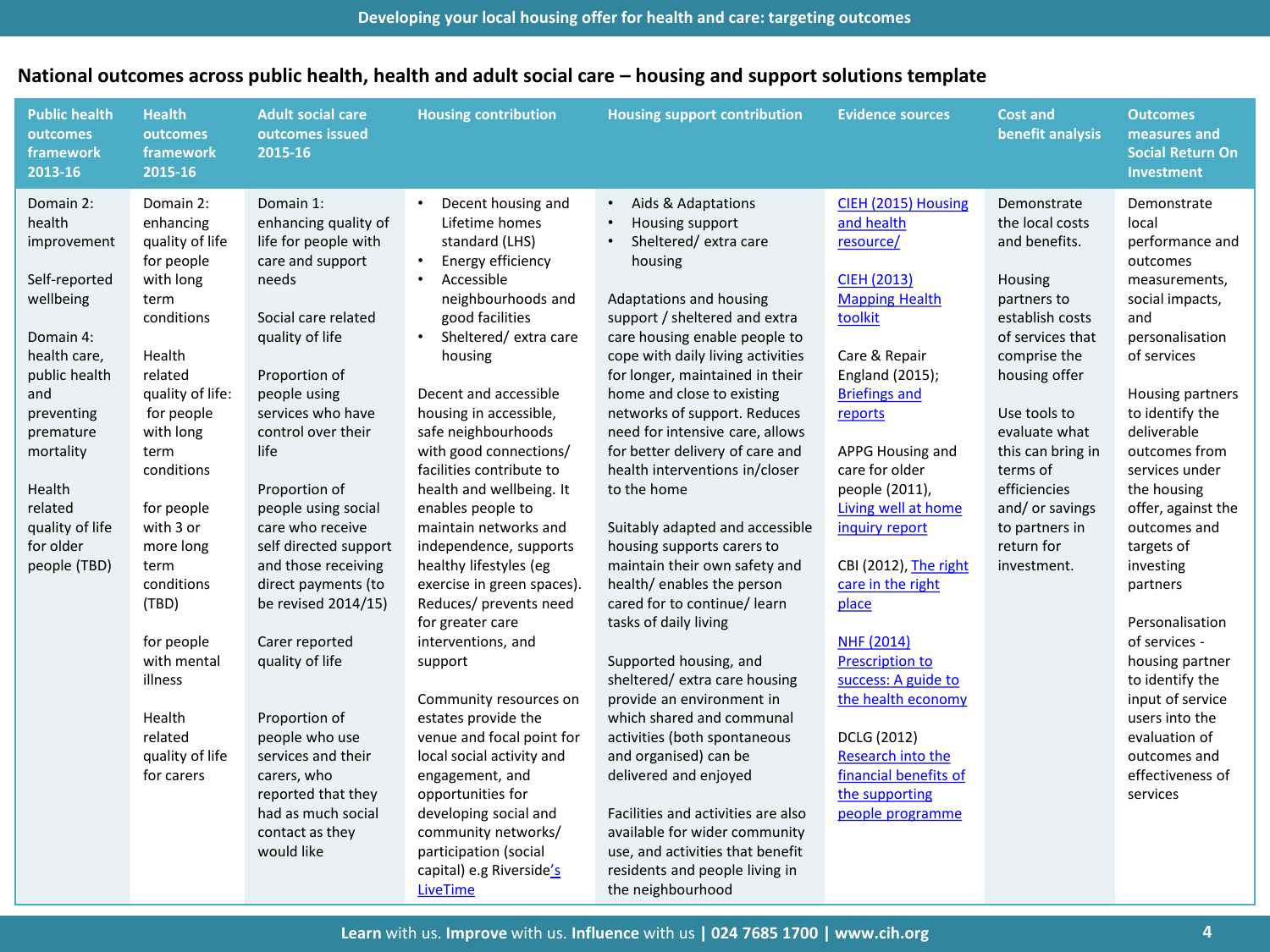| <b>Public health</b><br>outcomes<br>framework<br>2013-16                                                                                                   | <b>Health</b><br>outcomes<br>framework<br>2015-16                                                                                                                                                                                                                                                                   | <b>Adult social care</b><br>outcomes issued<br>2015-16                                                                                                                                                                                                                                                                                                                                                                   | <b>Housing contribution</b>                                                                                                                                                                                                                                                              | <b>Housing support contribution</b>                                                                                                                                                                                                                                                                                                                                                                                                                                                                                                                                                                                 | <b>Evidence sources</b>                                                                                                                                                                                                                                                                                                                                                                                                                                                                                                                                   | <b>Cost and</b><br>benefit analysis                                                                                                                                                                                                                                                                                                                                                                                                                                                                      | <b>Outcomes</b><br>measures and<br>social value                                                                                                                                                                                                                                                                                                                                                                                                                                                                                                                                           |
|------------------------------------------------------------------------------------------------------------------------------------------------------------|---------------------------------------------------------------------------------------------------------------------------------------------------------------------------------------------------------------------------------------------------------------------------------------------------------------------|--------------------------------------------------------------------------------------------------------------------------------------------------------------------------------------------------------------------------------------------------------------------------------------------------------------------------------------------------------------------------------------------------------------------------|------------------------------------------------------------------------------------------------------------------------------------------------------------------------------------------------------------------------------------------------------------------------------------------|---------------------------------------------------------------------------------------------------------------------------------------------------------------------------------------------------------------------------------------------------------------------------------------------------------------------------------------------------------------------------------------------------------------------------------------------------------------------------------------------------------------------------------------------------------------------------------------------------------------------|-----------------------------------------------------------------------------------------------------------------------------------------------------------------------------------------------------------------------------------------------------------------------------------------------------------------------------------------------------------------------------------------------------------------------------------------------------------------------------------------------------------------------------------------------------------|----------------------------------------------------------------------------------------------------------------------------------------------------------------------------------------------------------------------------------------------------------------------------------------------------------------------------------------------------------------------------------------------------------------------------------------------------------------------------------------------------------|-------------------------------------------------------------------------------------------------------------------------------------------------------------------------------------------------------------------------------------------------------------------------------------------------------------------------------------------------------------------------------------------------------------------------------------------------------------------------------------------------------------------------------------------------------------------------------------------|
| Domain 1:<br>improving<br>the wider<br>determinants<br>of health<br>Older<br>people's<br>perception of<br>community<br>safety (TBD)<br>Social<br>isolation | Domain 2:<br>enhancing<br>quality of life<br>for people<br>with long<br>term<br>conditions<br>Enhancing<br>quality of life<br>for people<br>with<br>dementia (a<br>measure of<br>the<br>effectiveness<br>of post-<br>diagnosis<br>care in<br>sustaining<br>independenc<br>e and<br>improving<br>quality of<br>life) | Domain 4:<br>safeguarding adults<br>whose<br>circumstances make<br>them vulnerable and<br>protecting from<br>avoidable harm<br>Proportion of<br>people who use<br>services who feel<br>safe<br>Proportion of<br>people who use<br>services who say<br>those services make<br>them feel safe and<br>secure<br>Proportion of<br>completed<br>safeguarding<br>referrals where<br>people report that<br>they feel safe (TBD) | Well planned and<br>$\bullet$<br>designed housing in<br>safe neighbourhoods<br>Housing and<br>neighbourhoods planned<br>and designed to prevent/<br>reduce opportunities for<br>crime<br>Location - well<br>connected to facilities<br>with transport links/ safe<br>pavements/ lighting | • Adapted housing (enhancing<br>security measures)<br>Housing support<br>Sheltered/ extra care housing<br>$\bullet$<br>Location of housing and facilities<br><b>Enhanced security measures</b><br>through handyperson services<br>(private sector)<br>Security entrances, on site staff<br>and emergency alarm support<br>Low level support and regular<br>visits enhancing feelings of<br>security and support<br>Housing networks and protocols<br>contribution to safeguarding<br>Sheltered and extra care housing<br>with communal facilities and<br>activities - addressing social<br>isolation and loneliness | <b>CIEH (2015)</b><br><b>Housing and</b><br>health resource/<br><b>CIEH (2013)</b><br><b>Mapping Health</b><br>toolkit<br>Housing LIN<br>(2013), What role<br>for extra care<br>housing in a<br>socially isolated<br>landscape? and<br>(2011), Public<br>health and<br>housing: we can<br>get it right<br>APPG Housing and<br>care for older<br>people (2011),<br>Living well at<br>home inquiry<br>report<br>NHF (2013)<br>Providing and<br>alternative<br>pathway<br><b>ONS (2015)</b><br>Insights into<br>loneliness, older<br>people and<br>wellbeing | CIH, Value for<br>money tool<br>(more available<br>at CIH website)<br><b>Family Mosaic</b><br>(2015) How to<br>take control.<br>describing the<br>randomised<br>control trial<br>approach used<br>by Family<br>Mosaic to<br>illustrate<br>savings from its<br>services to local<br><b>NHS</b><br>Cap Gemini cost<br>benefit tool has<br>been applied to<br>local areas, e.g<br>Yorkshire and<br>Humber, NE.(<br><b>Prevention and</b><br>Personalisation:<br>the case for<br>housing related<br>support) | CIH's Service<br><b>Quality Tool</b><br>enables<br>providers to<br>demonstrate<br>service quality in<br>relation to social<br>care and health.<br>It embeds<br>personalisation<br>by including<br>service user<br>evaluation into<br>the process, and<br>provides rigorous<br>external<br>validation<br>CIH is launching a<br><b>Social Value Tool</b><br>in 2016 designed<br>for housing<br>related support<br>and allied<br>services<br>CIH's Healthy<br><b>Homes</b><br>accreditation<br>enables<br>providers to<br>demonstrate the<br>value of their<br>housing based<br>services for |

**Learn** with us. **Improve** with us. **Influence** with us **| 024 7685 1700 | www.cih.org**

health and wellbeing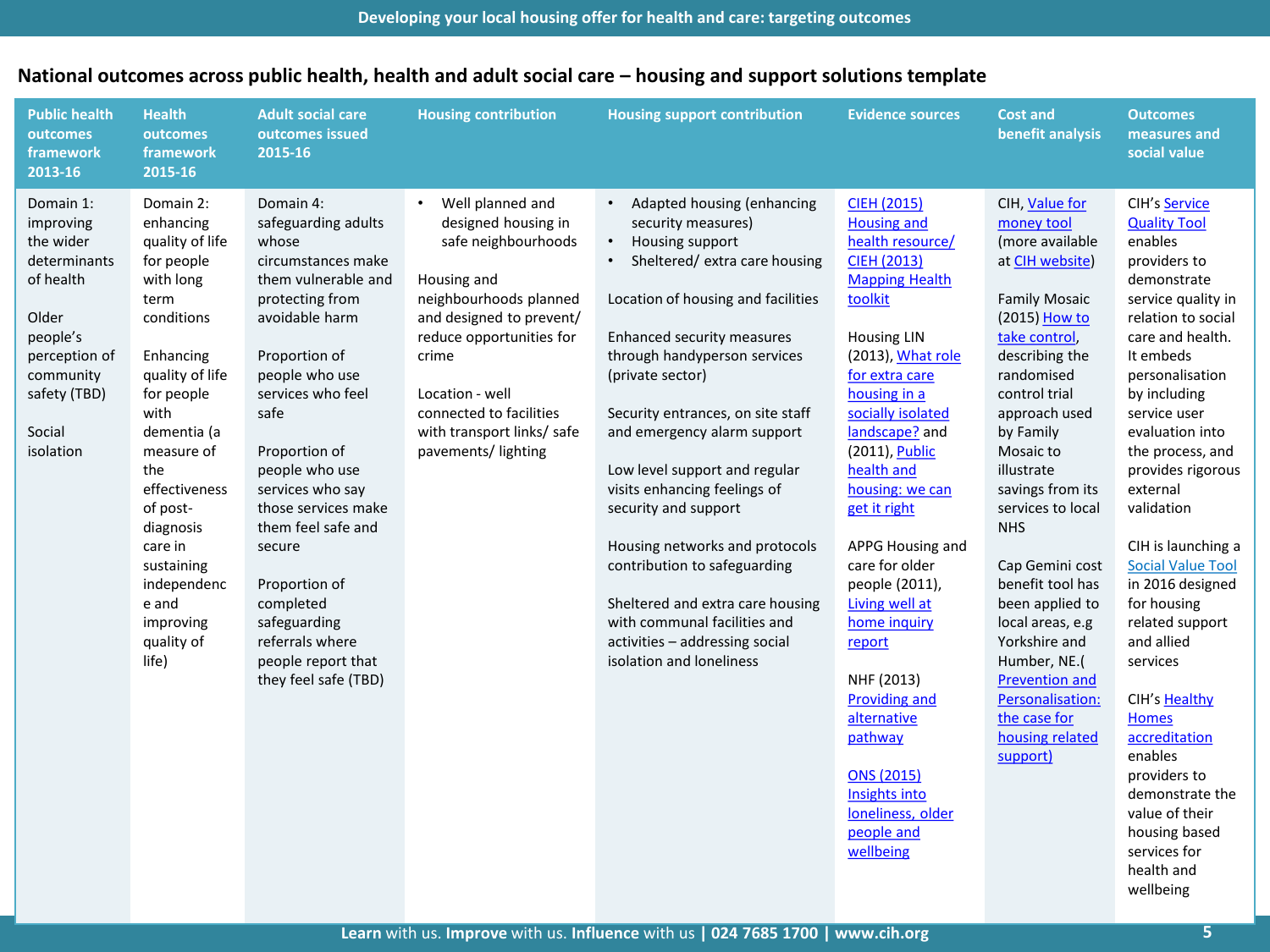| <b>Public health</b><br>outcomes<br>framework<br>2013-16                                                                               | <b>Health</b><br>outcomes<br>framework<br>2015-16                                                                                                                                                             | <b>Adult social care</b><br>outcomes issued<br>2015-16                                                                                                                                                                                                                        | <b>Housing contribution</b>                                                                                                                                                                                                                   | <b>Housing support contribution</b>                                                                                                                                                                                                                                                                                                                                                                                                                         | <b>Evidence sources</b>                                                                                                                                                   | <b>Cost and</b><br>benefit analysis                                                                                                  | <b>Outcomes</b><br>measures and<br><b>SROI</b>                                                                                                                                                                                |
|----------------------------------------------------------------------------------------------------------------------------------------|---------------------------------------------------------------------------------------------------------------------------------------------------------------------------------------------------------------|-------------------------------------------------------------------------------------------------------------------------------------------------------------------------------------------------------------------------------------------------------------------------------|-----------------------------------------------------------------------------------------------------------------------------------------------------------------------------------------------------------------------------------------------|-------------------------------------------------------------------------------------------------------------------------------------------------------------------------------------------------------------------------------------------------------------------------------------------------------------------------------------------------------------------------------------------------------------------------------------------------------------|---------------------------------------------------------------------------------------------------------------------------------------------------------------------------|--------------------------------------------------------------------------------------------------------------------------------------|-------------------------------------------------------------------------------------------------------------------------------------------------------------------------------------------------------------------------------|
| Domain 1:<br>improving<br>the wider<br>determinants<br>of health<br>Employment<br>for those<br>with a long<br>term health<br>condition | Domain 2:<br>enhancing<br>quality of life<br>for people<br>with long<br>term<br>conditions<br>Employment<br>of people<br>with long<br>term<br>conditions<br>Employment<br>of people<br>with mental<br>illness | Domain 1:<br>enhancing quality of<br>life for people with<br>care and support<br>needs<br>Proportion of adults<br>with learning<br>disabilities in paid<br>employment<br>Proportion of adults<br>in contact with<br>secondary mental<br>health services in<br>paid employment | Decent secure<br>housing<br>Housing provides the<br>foundation from which<br>people can engage with<br>life opportunities,<br>including education,<br>employment and training<br>Having a secure address<br>helps people access<br>employment | Supported housing<br>Floating support<br>$\bullet$<br>Worklessness services<br>Providing support through<br>supported housing or floating<br>support services, enables people<br>to re-gain life skills. Many<br>support providers help<br>customers to explore<br>employment opportunities,<br>including looking at re-entering<br>employment<br>Case studies West Midlands,<br>Housing in the West Midlands,<br>chapter 7 support to local<br>communities | DCLG (2009)<br>Research into the<br>financial benefits<br>of the supporting<br>people programme<br><b>Audit Commission</b><br>(2009)Supporting<br>People review<br>report | Tools include:<br>CIH Value for<br>money tool<br>PSSRU/Housing<br>LIN, Improving<br>housing with<br>care choices for<br>older people | At a broader<br>basis the Health<br>and Housing<br>Impact<br>assessment<br>evaluates health<br>outcomes<br>resulting from<br>housing activity<br>For more on the<br>impact<br>assessment see<br>CIH's housing<br><u>offer</u> |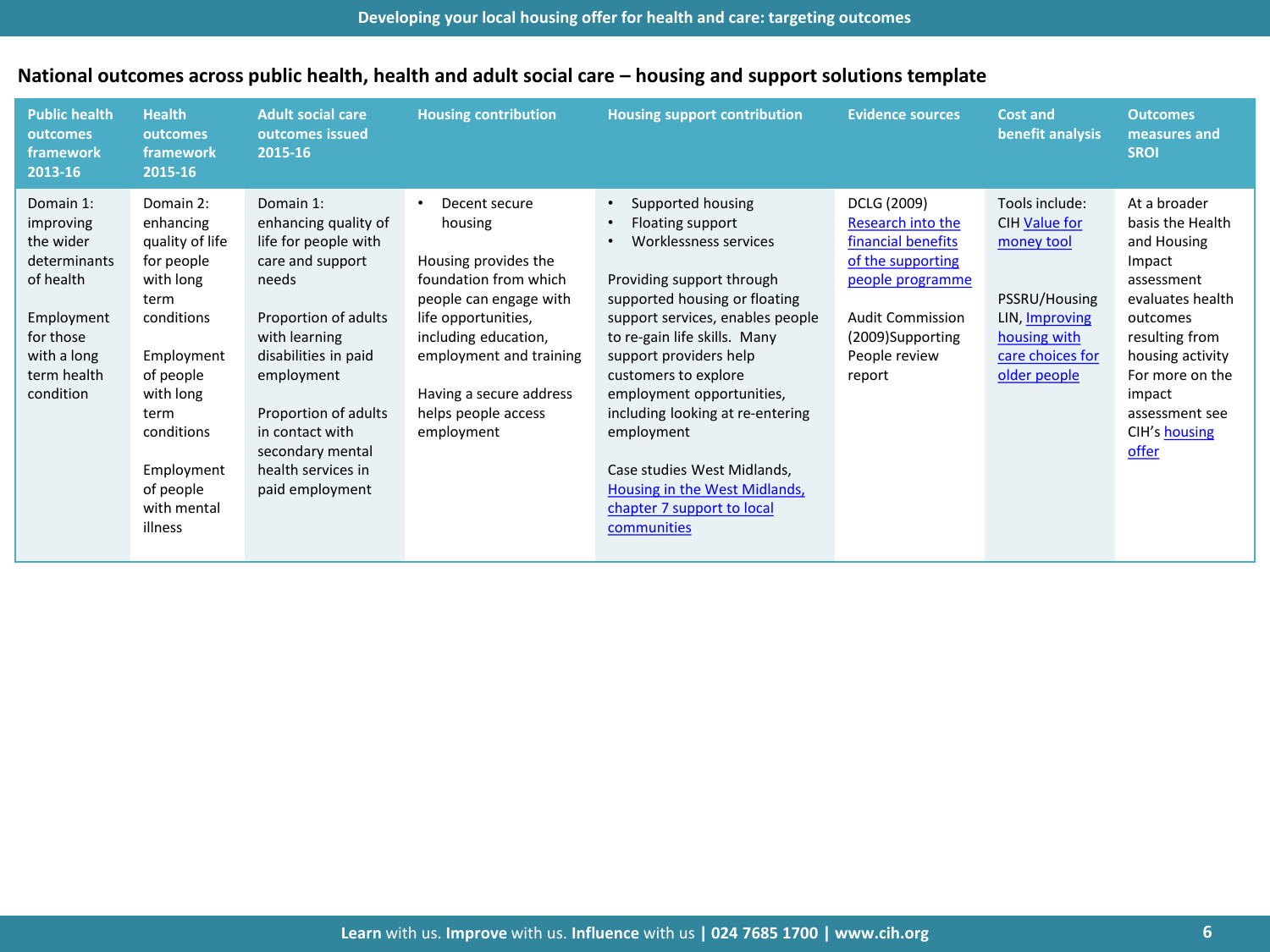| <b>Public health</b><br>outcomes<br>framework<br>2013-16                                                                                                                                                                                            | <b>Health outcomes</b><br>framework<br>2015-16                                                                                                                                                                                                                                                                                                                                                                                                                                                                                                                    | <b>Adult social</b><br>care outcomes<br><b>issued 2015-16</b>                                                                                                                                                                                                                                                                                                                                                                                                                                                                          | <b>Housing contribution</b>                                                                                                                                                                                                                                                                                                                                                                                                                                                                                                                                                                                                                                                                                                                                                                    | <b>Housing support contribution</b>                                                                                                                                                                                                                                                                                                                                                                                                                                                                                                                                                                                                                                                                                                                                                                                                                                                                                                                                       | <b>Evidence sources</b>                                                                                                                                                                                                                                                                                                                                                                                                                                                                                                                                | <b>Cost and</b><br>benefit analysis                                        | <b>Outcomes</b><br>measures and<br><b>SROI</b>                                                         |
|-----------------------------------------------------------------------------------------------------------------------------------------------------------------------------------------------------------------------------------------------------|-------------------------------------------------------------------------------------------------------------------------------------------------------------------------------------------------------------------------------------------------------------------------------------------------------------------------------------------------------------------------------------------------------------------------------------------------------------------------------------------------------------------------------------------------------------------|----------------------------------------------------------------------------------------------------------------------------------------------------------------------------------------------------------------------------------------------------------------------------------------------------------------------------------------------------------------------------------------------------------------------------------------------------------------------------------------------------------------------------------------|------------------------------------------------------------------------------------------------------------------------------------------------------------------------------------------------------------------------------------------------------------------------------------------------------------------------------------------------------------------------------------------------------------------------------------------------------------------------------------------------------------------------------------------------------------------------------------------------------------------------------------------------------------------------------------------------------------------------------------------------------------------------------------------------|---------------------------------------------------------------------------------------------------------------------------------------------------------------------------------------------------------------------------------------------------------------------------------------------------------------------------------------------------------------------------------------------------------------------------------------------------------------------------------------------------------------------------------------------------------------------------------------------------------------------------------------------------------------------------------------------------------------------------------------------------------------------------------------------------------------------------------------------------------------------------------------------------------------------------------------------------------------------------|--------------------------------------------------------------------------------------------------------------------------------------------------------------------------------------------------------------------------------------------------------------------------------------------------------------------------------------------------------------------------------------------------------------------------------------------------------------------------------------------------------------------------------------------------------|----------------------------------------------------------------------------|--------------------------------------------------------------------------------------------------------|
| Domain 4:<br>health care,<br>public health<br>and<br>preventing<br>premature<br>mortality<br>Emergency<br>readmission<br>within 30<br>days of<br>discharge<br>from hospital<br>Hip fractures<br>in over 65s<br>Dementia<br>and its<br>impacts (TBD) | Domain 3: helping<br>people to recover<br>from episodes of<br>ill health/ injury<br>Emergency<br>admissions for<br>conditions that<br>should not<br>normally require<br>hospital<br>admission<br>Emergency<br>readmission<br>within 30 days of<br>discharge from<br>hospital<br>Proportion of<br>older people<br>(65+) still at home<br>91 days after<br>discharge into<br>rehab/<br>reablement<br>services<br>Proportion of<br>patients with hip<br>fractures<br>recovering to<br>their previous<br>levels of mobility/<br>walking ability at<br>30 and 120 days | Domain 2:<br>delaying and<br>reducing the<br>need for care<br>and support<br>Proportion of<br>older people<br>$(65+)$ still at<br>home 91 days<br>after discharge<br>into rehab/<br>reablement<br>services<br>Effectiveness of<br>reablement<br>services<br>(TBD)<br>Delayed<br>transfer of care<br>from hospital,<br>and those<br>attributable to<br>adult social care<br>Dementia $-$ a<br>measure of the<br>effectiveness of<br>post-diagnosis<br>care in<br>sustaining<br>independence<br>and improving<br>quality of<br>life(TBD) | Decent, accessible<br>$\bullet$<br>homes (LHS)<br>Well planned, secure<br>$\bullet$<br>and accessible<br>neighbourhood<br>Housing that is safe and<br>accessible, in well<br>planned and accessible<br>neighbourhoods<br>contributes to people<br>being able to re-gain life<br>skills and confidence,<br>reduces risks of further<br>accidents and falls<br>Design of housing or<br>renewal provides<br>opportunities to tailor to<br>support people with<br>dementia<br>Move-on<br>accommodation - e.g. in<br>supported, sheltered or<br>extra care housing - can<br>support delivery of<br>intermediate care<br>Access to information<br>and advice on housing<br>options can provide<br>better housing<br>intervention to prevent<br>increased need for/<br>dependence on care<br>services | • Adaptations including rapid<br>response services<br>Floating support/ sheltered/<br>$\bullet$<br>extra care housing<br>Rapid response services/<br>adaptations deliver accessible<br>housing that can help people to<br>be discharged in a timely way,<br>remain safe at home, reduce<br>need for ongoing and costly care<br>interventions, and reduce risk of<br>further accidents, see:<br>Hospital2Home resource pack<br>Sheltered/ extra care housing<br>can provide additional help<br>through on site staff/emergency<br>alarm response. These can also<br>provide a housing based<br>rehabilitation service for people<br>discharged from hospital but<br>unable to return home<br>immediately, see:<br>Hospital care pathways<br>Design of specialist housing can<br>support people with dementia to<br>remain safe, retain independent<br>living skills, reduce or delay need<br>for more intensive care<br>intervention, see: Housing and<br>dementia: design | <b>TCPA (2012)</b><br><b>Reuniting health</b><br>with planning:<br>healthier homes,<br>healthier<br>communities<br><b>CIEH (2015)</b><br><b>Housing and</b><br>health resource/<br><b>CIEH (2013)</b><br><b>Mapping Health</b><br>toolkit<br>Housing 21 (2009),<br><b>Extra care housing</b><br>and people with<br>dementia<br>DCLG (2012),<br><b>National</b><br>evaluation of the<br>handyperson<br>programme<br>NHF (2013),<br>Dementia: finding<br>housing solutions<br><b>NHS England</b><br>(2015) Quick<br>Guide: better use<br>of care at home | Determine local<br>costs and<br>benefits using<br>tools as listed<br>above | Determine local<br>outcomes,<br>quality and social<br>value measures<br>using tools as<br>listed above |

**Learn** with us. **Improve** with us. **Influence** with us **| 024 7685 1700 | www.cih.org**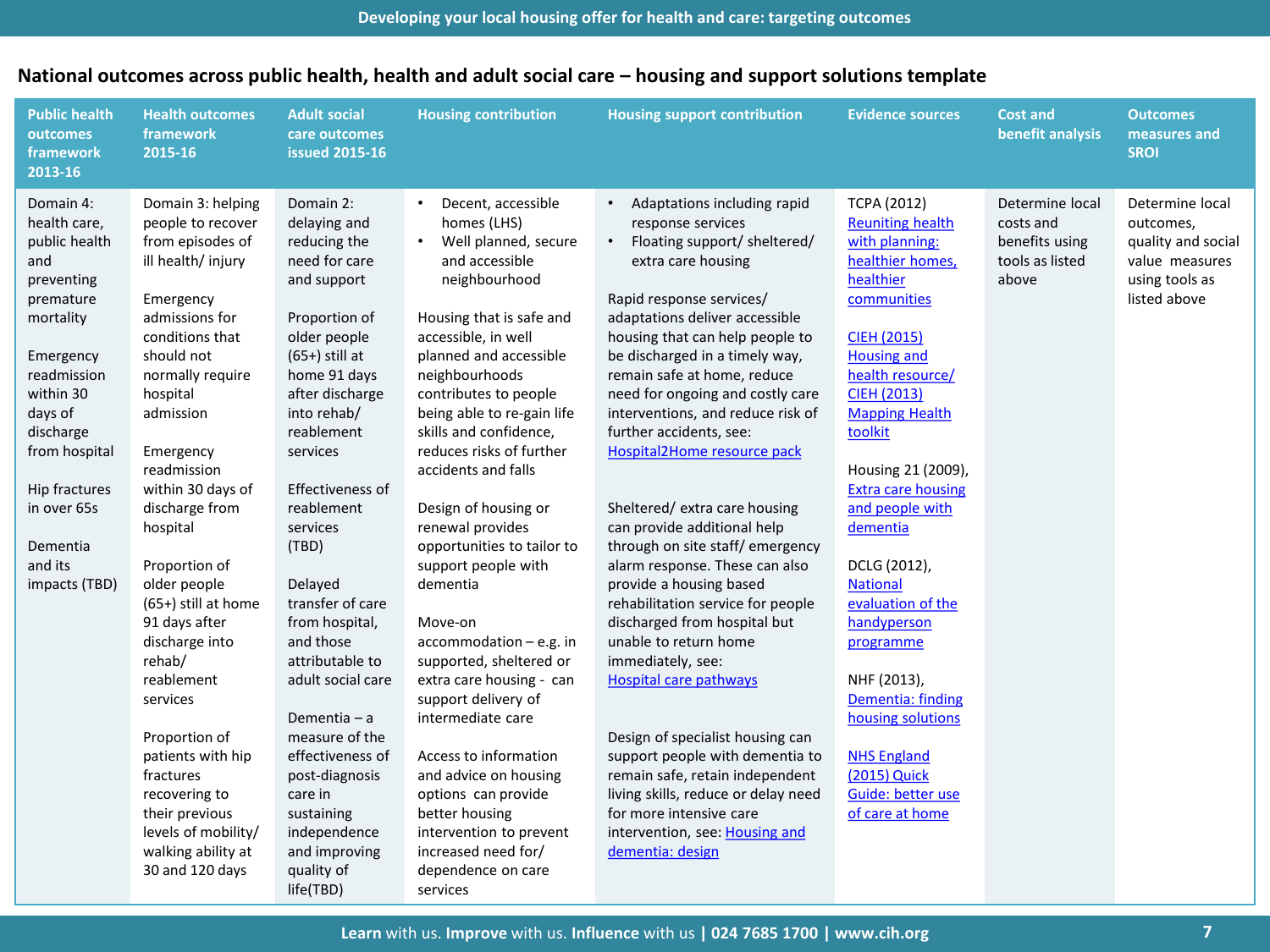| <b>Public health</b><br>outcomes<br>framework<br>2013-16                                                                                                                                                                                                                                                                                                                                                                 | <b>Health outcomes</b><br>framework<br>2015-16                                                                                                                                                                                                                                                                                                      | <b>Adult social</b><br>care outcomes<br><b>issued 2015-16</b> | <b>Housing contribution</b>                                                                                                                                                                                                                                                                                                         | <b>Housing support</b><br>contribution                                                                                                                                                                                                                                                                                                                                                                                                                                                                                                | <b>Evidence sources</b>                                                                                                                                                                                                                                                                                                                                                                                                                                                                                                                                                                                                          | <b>Cost and</b><br>benefit analysis                                        | <b>Outcomes</b><br>measures and<br><b>SROI</b>                                                 |
|--------------------------------------------------------------------------------------------------------------------------------------------------------------------------------------------------------------------------------------------------------------------------------------------------------------------------------------------------------------------------------------------------------------------------|-----------------------------------------------------------------------------------------------------------------------------------------------------------------------------------------------------------------------------------------------------------------------------------------------------------------------------------------------------|---------------------------------------------------------------|-------------------------------------------------------------------------------------------------------------------------------------------------------------------------------------------------------------------------------------------------------------------------------------------------------------------------------------|---------------------------------------------------------------------------------------------------------------------------------------------------------------------------------------------------------------------------------------------------------------------------------------------------------------------------------------------------------------------------------------------------------------------------------------------------------------------------------------------------------------------------------------|----------------------------------------------------------------------------------------------------------------------------------------------------------------------------------------------------------------------------------------------------------------------------------------------------------------------------------------------------------------------------------------------------------------------------------------------------------------------------------------------------------------------------------------------------------------------------------------------------------------------------------|----------------------------------------------------------------------------|------------------------------------------------------------------------------------------------|
| Domain 4:<br>health care,<br>public health,<br>preventing<br>premature<br>mortality<br>Mortality<br>from:<br>preventable<br>causes<br>all<br>cardiovascular<br>diseases<br>respiratory<br>diseases<br>Domain 2:<br>health<br>improvement<br>Falls and<br>injuries in<br>people aged<br>65 and over<br><b>Excess winter</b><br>deaths<br>Excess under<br>75 mortality<br>rate in adults<br>with serious<br>mental illness | Domain 1:<br>preventing<br>people from<br>dying<br>prematurely<br>Potential years<br>life lost from<br>causes<br>amendable to<br>health care<br>Under 75<br>mortality rate<br>cardiovascular<br>disease<br>Under 75<br>mortality rate<br>respiratory<br>disease<br>Excess under 75<br>mortality rate in<br>adults with<br>serious mental<br>illness |                                                               | Energy efficiency<br>Lifetime Homes<br>standard housing<br>development<br>Energy efficiency<br>addresses temperature<br>and its impact on<br>cardiovascular disease<br>and respiratory<br>problems.<br>Warm homes and<br>accessible homes both<br>reduce likelihood of<br>falls and accidents, and<br>decrease reliance on<br>care. | • Adaptations<br>Telecare<br>Adaptations to housing<br>enable people to continue<br>tasks of daily living for<br>longer, reduce reliance on<br>care, and reduce risks of<br>falls and accidents<br>Telecare coupled with<br>robust support services<br>can support older and<br>disabled people to live<br>safely at home, with peace<br>of mind as they can access<br>assistance when needed<br>and in emergencies. The<br>development of telehealth<br>provides additional<br>support to monitor health<br>and long term conditions | BRE (2015) The cost of<br>poor housing to NHS<br>BRE (2015) Homes and<br>ageing in England<br>Care & Repair England<br>(2015) Home adaptations,<br>integration and the Care<br><b>Act</b><br>Homeless Link evidence<br>on homelessness and<br>health<br>And (2015) Preventing<br>homelessness to improve<br>health and wellbeing<br>Frances Heywood and<br>Lynn Turner for ODI/DWP<br>(2007), Better outcomes,<br>lower costs<br>Marmot Review, Fair<br>society, Healthy Lives, and<br>evidence reports<br>APPG (2011) Housing and<br>care for older people,<br>Living well at home inquiry<br>report<br>NHF (2012) On the pulse | Determine local<br>costs and<br>benefits using<br>tools as listed<br>above | Determine local<br>outcomes,<br>quality and SROI<br>measures using<br>tools as listed<br>above |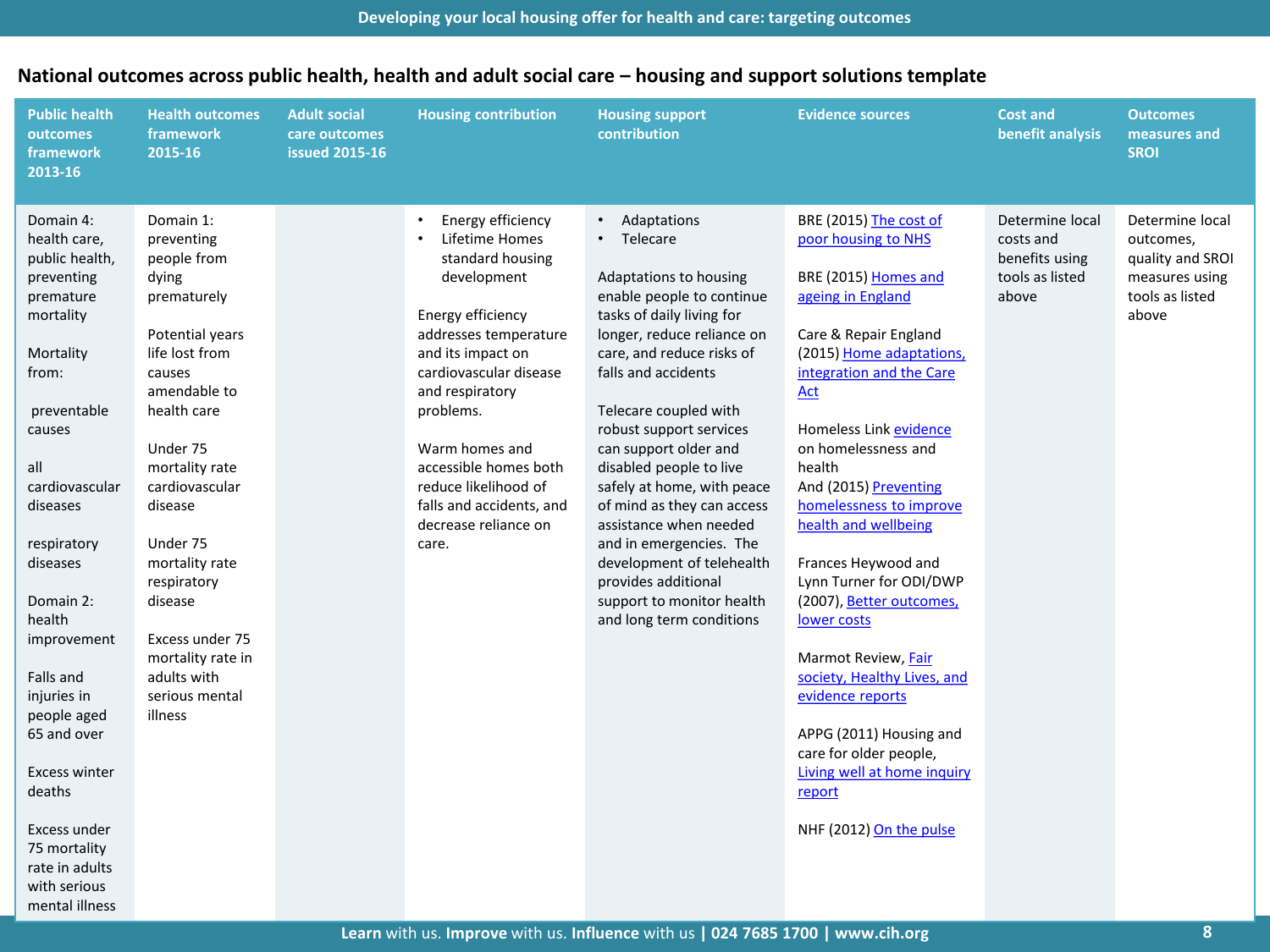| <b>Public health</b><br>outcomes<br>framework<br>2013-16                                                                                                                                                                            | <b>Health</b><br>outcomes<br>framework<br>2015-16 | <b>Adult social</b><br>care outcomes<br><b>issued 2015-16</b>                                                                                                                                                                                                                                                                                                    | <b>Housing contribution</b>                                                                                                                                                                                                 | <b>Housing support</b><br>contribution                                                                                                                                                                                                                                                                                                                                                                                                                                                                                                                   | <b>Evidence sources</b>                                                                                                                                                                                                                                                                                                                                                                                                                                                                                                                                                       | <b>Cost and</b><br>benefit analysis                                        | <b>Outcomes</b><br>measures and<br><b>SROI</b>                                                 |
|-------------------------------------------------------------------------------------------------------------------------------------------------------------------------------------------------------------------------------------|---------------------------------------------------|------------------------------------------------------------------------------------------------------------------------------------------------------------------------------------------------------------------------------------------------------------------------------------------------------------------------------------------------------------------|-----------------------------------------------------------------------------------------------------------------------------------------------------------------------------------------------------------------------------|----------------------------------------------------------------------------------------------------------------------------------------------------------------------------------------------------------------------------------------------------------------------------------------------------------------------------------------------------------------------------------------------------------------------------------------------------------------------------------------------------------------------------------------------------------|-------------------------------------------------------------------------------------------------------------------------------------------------------------------------------------------------------------------------------------------------------------------------------------------------------------------------------------------------------------------------------------------------------------------------------------------------------------------------------------------------------------------------------------------------------------------------------|----------------------------------------------------------------------------|------------------------------------------------------------------------------------------------|
| Domain 1:<br>improving the<br>wider<br>determinants of<br>health<br>Adults with a<br>learning<br>disability/ in<br>contact with<br>secondary<br>mental health<br>services who live<br>in stable and<br>appropriate<br>accommodation |                                                   | Domain 1:<br>enhancing<br>quality of life<br>for people with<br>care and<br>support needs<br>Proportion of<br>people with<br>learning<br>disabilities<br>living in their<br>own home/<br>with their<br>family<br>Proportion of<br>adults in<br>contact with<br>secondary<br>mental health<br>services living<br>independently<br>(with or<br>without<br>support) | Decent secure<br>housing<br>Decent and secure<br>housing provides a<br>platform from which<br>people can gain life<br>skills and explore<br>education,<br>employment training<br>and volunteering to<br>engage with society | Supported housing<br>$\bullet$<br>Floating support<br>Supported housing<br>followed by / or floating<br>support can enable people<br>to re/gain skills for<br>independent living to<br>maintain their own<br>tenancy and home life<br>Provision of support and<br>care in a housing setting<br>can reduce/prevent need<br>for more institutional<br>health or care<br>interventions<br>Support schemes can<br>enable people to access<br>private rented sector<br>housing or home<br>ownership and maintain<br>independent living with<br>greater choice | <b>Family Mosaic research</b><br>(see How to take control<br>2015)<br>HM Government (2014)<br>Mental health crisis care<br>concordat: improving<br>outcomes for people<br>experiencing mental<br>health crisis<br>DH (2014) Winterbourne<br><b>View Review Concordat:</b><br>programme of action<br>York Uni Centre for<br>Housing Policy (2011),<br>Demonstrating the<br>effectiveness of housing<br>support services for<br>people with mental health<br>problems: A review<br>DCLG (2009) Research into<br>the financial benefits of<br>the supporting people<br>programme | Determine local<br>costs and<br>benefits using<br>tools as listed<br>above | Determine local<br>outcomes,<br>quality and SROI<br>measures using<br>tools as listed<br>above |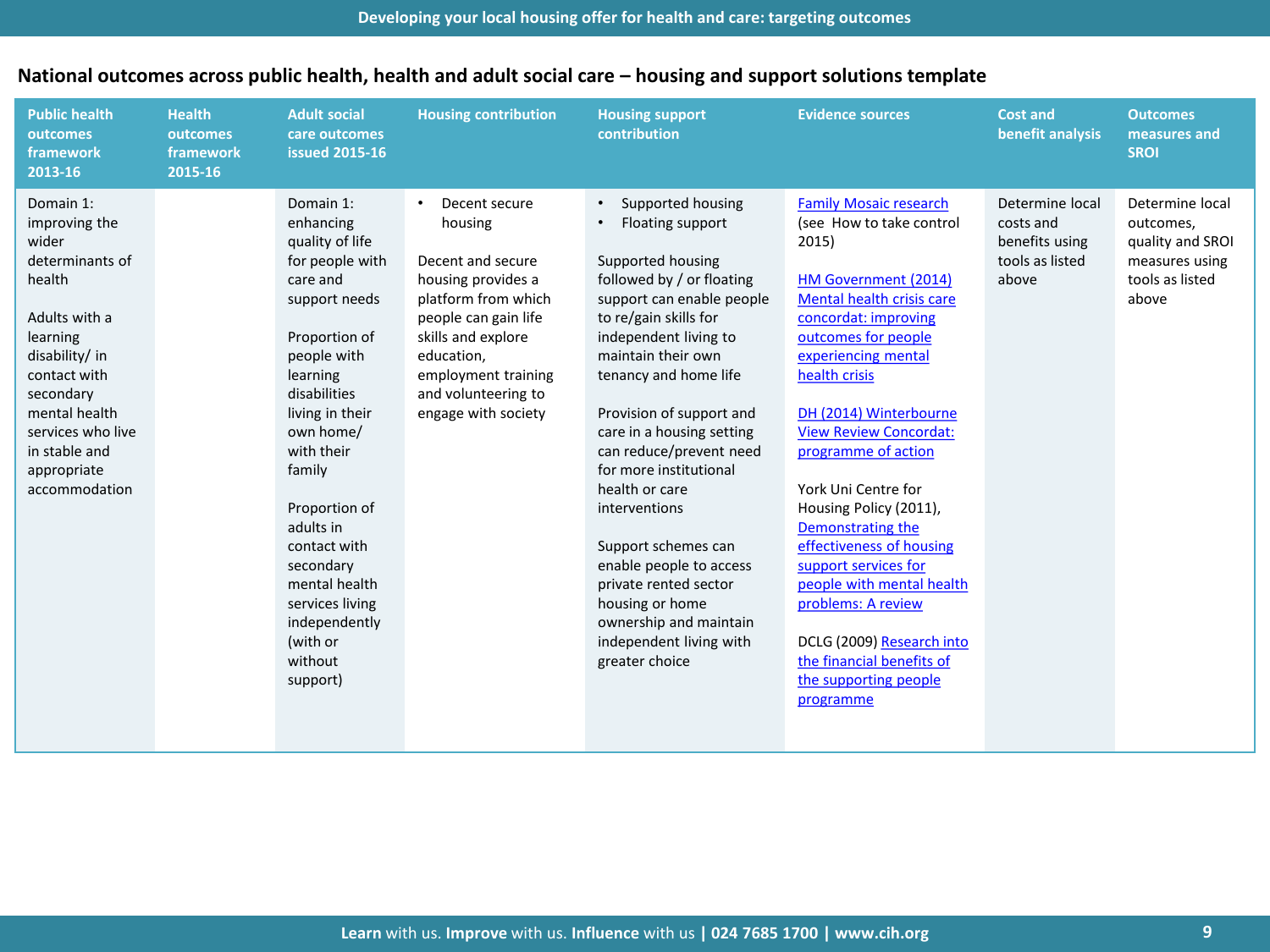| <b>Public health</b><br>outcomes<br>framework<br>2013-16                                                                                                                                                                                                                     | <b>Health</b><br>outcomes<br>framework<br>2015-16                                                                                                                                                                           | <b>Adult social</b><br>care outcomes<br><b>issued 2015-16</b> | <b>Housing constribution</b>                                                                                                                                                                                                                                                                                                                                                                                                                                                                                                                                                                                                                                                                                                                                                                                                                                                                                                                         | <b>Housing</b><br>support<br>contribution                                                                                                      | <b>Evidence sources</b>                                                                                                                                                                                                                                                                                                                                                                                                                                                                                                                                                                                                                                                                              | <b>Cost and</b><br>benefit analysis                                        | <b>Outcomes</b><br>measures and<br><b>SROI</b>                                                 |
|------------------------------------------------------------------------------------------------------------------------------------------------------------------------------------------------------------------------------------------------------------------------------|-----------------------------------------------------------------------------------------------------------------------------------------------------------------------------------------------------------------------------|---------------------------------------------------------------|------------------------------------------------------------------------------------------------------------------------------------------------------------------------------------------------------------------------------------------------------------------------------------------------------------------------------------------------------------------------------------------------------------------------------------------------------------------------------------------------------------------------------------------------------------------------------------------------------------------------------------------------------------------------------------------------------------------------------------------------------------------------------------------------------------------------------------------------------------------------------------------------------------------------------------------------------|------------------------------------------------------------------------------------------------------------------------------------------------|------------------------------------------------------------------------------------------------------------------------------------------------------------------------------------------------------------------------------------------------------------------------------------------------------------------------------------------------------------------------------------------------------------------------------------------------------------------------------------------------------------------------------------------------------------------------------------------------------------------------------------------------------------------------------------------------------|----------------------------------------------------------------------------|------------------------------------------------------------------------------------------------|
| Domain 1:<br>improving the<br>wider<br>determinants of<br>health<br>Percentage of<br>population<br>affected by noise<br>Statutory<br>homelessness<br>Utilisation of<br>green space for<br>exercise/health<br>Fuel poverty<br>Domain 3: health<br>protection<br>Air pollution | Domain 3:<br>helping<br>people to<br>recover from<br>ill health/<br>injury<br>Preventing<br>lower<br>respiratory<br>tract<br>infections in<br>children from<br>becoming<br>serious<br>(reducing<br>emergency<br>admissions) |                                                               | Strategic planning for housing/<br>$\bullet$<br>neighbourhoods<br><b>Statutory homelessness</b><br>$\bullet$<br>function of LAs<br>Energy efficiency<br>$\bullet$<br>Housing standards<br>٠<br>Local housing and planning<br>authorities contribute to effective<br>public health/ health<br>interventions through the design<br>and development of good housing<br>and neighbourhoods that support<br>health and wellbeing (including<br>green / community space for<br>exercise)<br>Environmental health enables<br>action on housing standards<br>(including cold and damp) and<br>issues of noise<br>Good housing standards help to<br>address issues of air pollution<br>(damp/ mold etc) in homes<br>Local housing authorities exercise<br>a statutory homelessness<br>function, with housing options<br>services that aim to prevent<br>homelessness, extend partnership<br>with private landlords, support<br>access through deposit schemes | Housing<br>$\bullet$<br>support<br>Housing<br>support to<br>homeless<br>households<br>aims to prevent<br>repeat episodes<br>of<br>homelessness | CIEH (2015) Housing and<br>health resource/<br>CIEH (2013) Mapping<br><b>Health toolkit</b><br>Housing LIN (2015) Health<br>risks and health<br>inequalities in housing:<br>assessment toolkit<br>LGA (2015) A home is<br>much more than a house:<br>integrated approaches for<br>the housing, health and<br>care needs of vulnerable<br>people<br><b>District Council's Network</b><br>$(2013)$ ,<br>District action on public<br>health<br>TCPA (2012) Reuniting<br>health with planning:<br>healthier homes, healthier<br>communities<br><b>TCPA (2010), Spatial</b><br>planning for health: a<br>guide to embedding Joint<br><b>Strategic Needs</b><br><b>Assessments in spatial</b><br>planning | Determine local<br>costs and<br>benefits using<br>tools as listed<br>above | Determine local<br>outcomes,<br>quality and SROI<br>measures using<br>tools as listed<br>above |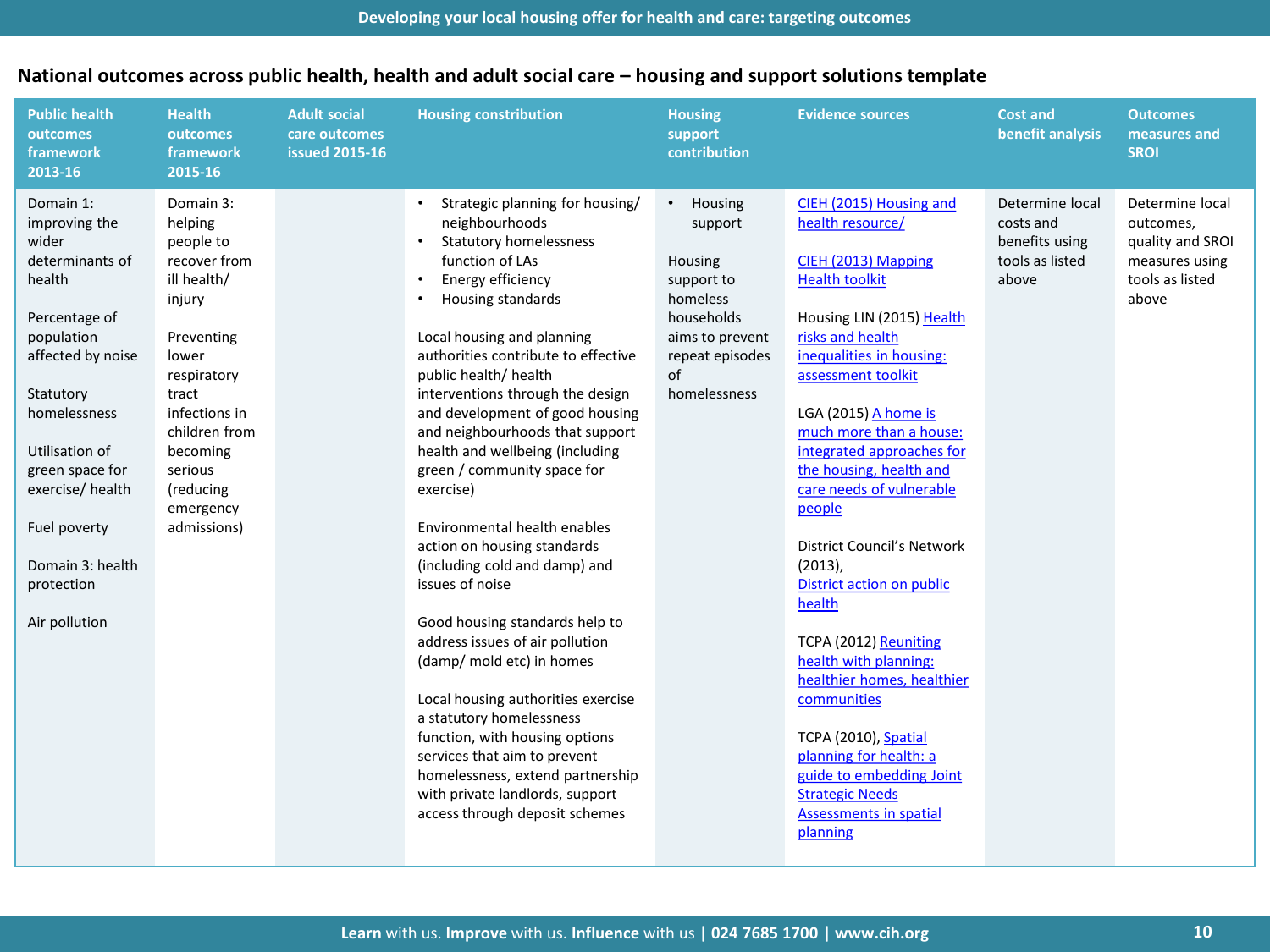| <b>Public health</b><br>outcomes<br>framework<br>2013-16                                                                                                                                                                             | <b>Health</b><br>outcomes<br>framework<br>2015-16 | <b>Adult social care</b><br>outcomes issued<br>2015-16 | <b>Housing contribution</b> | <b>Housing support contribution</b>                                                                                                                                                                                                                                                                                                                                                                                                                                                               | <b>Evidence sources</b>                                                                                                                                                                                                                                                                                                          | <b>Cost and</b><br>benefit<br>analysis                                     | <b>Outcomes</b><br>measures<br>and SROI                                                                 |
|--------------------------------------------------------------------------------------------------------------------------------------------------------------------------------------------------------------------------------------|---------------------------------------------------|--------------------------------------------------------|-----------------------------|---------------------------------------------------------------------------------------------------------------------------------------------------------------------------------------------------------------------------------------------------------------------------------------------------------------------------------------------------------------------------------------------------------------------------------------------------------------------------------------------------|----------------------------------------------------------------------------------------------------------------------------------------------------------------------------------------------------------------------------------------------------------------------------------------------------------------------------------|----------------------------------------------------------------------------|---------------------------------------------------------------------------------------------------------|
| Domain 2: health<br>improvement<br>People are<br>helped to live<br>healthy lifestyles,<br>make healthy life<br>choices, reduce<br>health<br>inequalities<br>Under 18<br>conceptions<br>Successful<br>completion of<br>drug treatment |                                                   |                                                        |                             | Housing support<br>$\bullet$<br>Specialist housing<br>$\bullet$<br>Assistive technology<br>$\bullet$<br>Aids and adaptations<br>$\bullet$<br>Housing support services can<br>enable people to address lifestyle<br>choices that can be negative.<br>Specialist housing solutions<br>include those that support<br>teenage parents, encouraging<br>engagement with education,<br>employment and training<br>Supported housing solution that<br>actively help people to address<br>substance misuse | CIH (2012), Role of<br>housing in drugs<br>recovery<br>CIH (2013), How to<br>support tenants in<br>drugs recovery<br><b>Family Mosaic</b><br>research (see Health<br>begins at Home 2013,<br>and How to take<br>control 2015)<br>DCLG (2009) Research<br>into the financial<br>benefits of the<br>supporting people<br>programme | Determine<br>local costs and<br>benefits using<br>tools as listed<br>above | Determine<br>local<br>outcomes,<br>quality and<br>SROI<br>measures<br>using tools<br>as listed<br>above |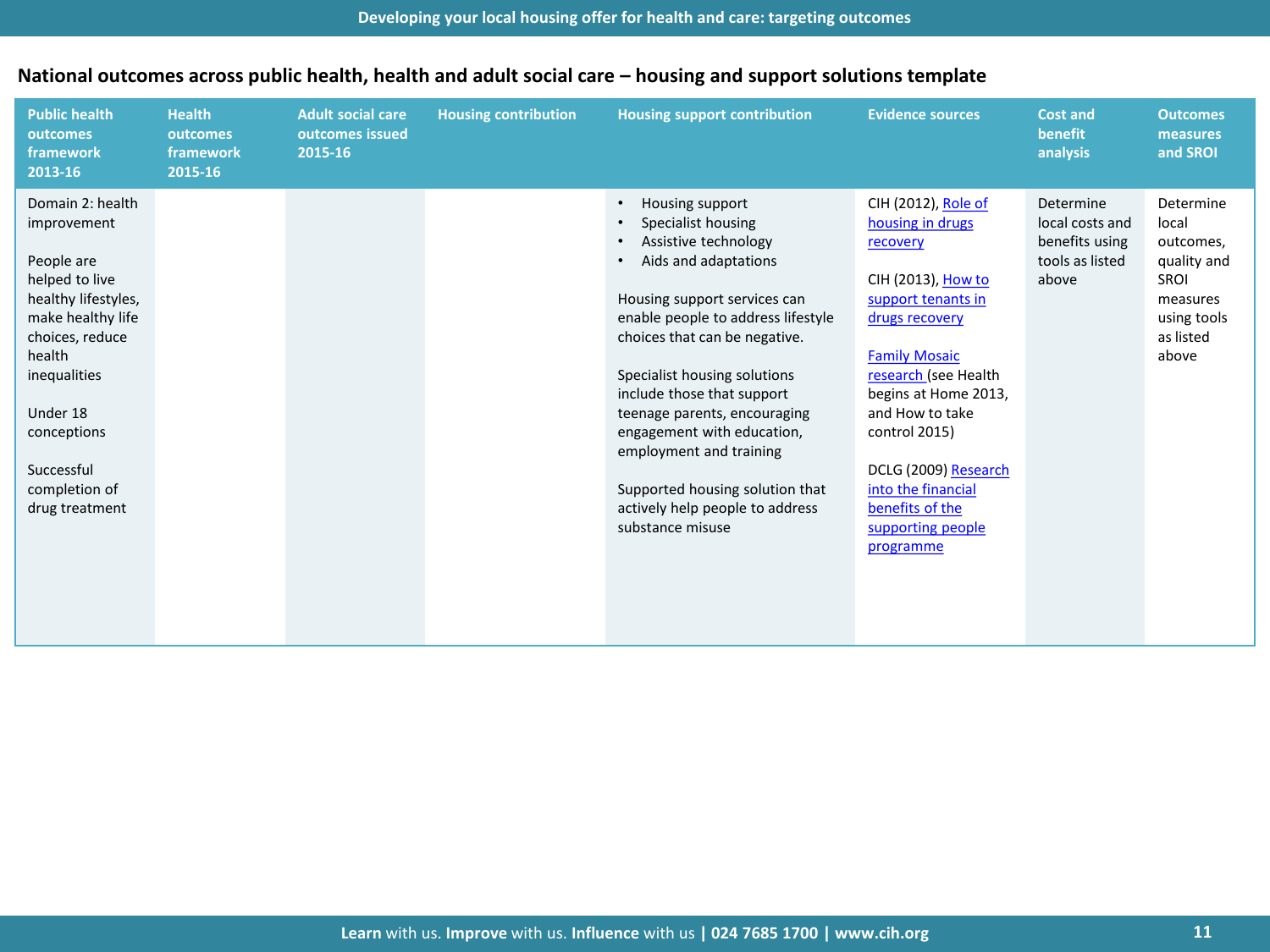| <b>Public health</b><br>outcomes<br>framework<br>2013-16 | <b>Health</b><br>outcomes<br>framework<br>2015-16                                                                                                                                                                                                                        | <b>Adult social care</b><br>outcomes issued<br>2015-16                                                                                                                                                                                                                                                                                                                    | <b>Housing contribution</b>                                                                                                                                                                                                                                                                                                                                                                                                                                                                                                                                                                                               | <b>Housing support contribution</b>                                                                                                                                                                                                                                                                                                                                                                                                                          | <b>Evidence sources</b>                                                                                                                                                                                                                                                                                                                                                                                                                                                                                                               | <b>Cost and</b><br>benefit<br>analysis                                     | <b>Outcomes</b><br>measures<br>and SROI                                                                 |
|----------------------------------------------------------|--------------------------------------------------------------------------------------------------------------------------------------------------------------------------------------------------------------------------------------------------------------------------|---------------------------------------------------------------------------------------------------------------------------------------------------------------------------------------------------------------------------------------------------------------------------------------------------------------------------------------------------------------------------|---------------------------------------------------------------------------------------------------------------------------------------------------------------------------------------------------------------------------------------------------------------------------------------------------------------------------------------------------------------------------------------------------------------------------------------------------------------------------------------------------------------------------------------------------------------------------------------------------------------------------|--------------------------------------------------------------------------------------------------------------------------------------------------------------------------------------------------------------------------------------------------------------------------------------------------------------------------------------------------------------------------------------------------------------------------------------------------------------|---------------------------------------------------------------------------------------------------------------------------------------------------------------------------------------------------------------------------------------------------------------------------------------------------------------------------------------------------------------------------------------------------------------------------------------------------------------------------------------------------------------------------------------|----------------------------------------------------------------------------|---------------------------------------------------------------------------------------------------------|
|                                                          | Domain 4:<br>ensuring that<br>people have a<br>positive<br>experience of<br>care<br>Access to<br>primary care<br>services<br>Bereaved<br>carers' views on<br>quality of care<br>in last 3 months<br>of life<br>Improving<br>people's<br>experience of<br>integrated care | Domain 3:<br>Ensuring that<br>people have a<br>positive<br>experience of<br>care and support<br>Overall<br>satisfaction of<br>people who use<br>services with<br>their care and<br>support<br>Effectiveness of<br>integrated care<br>(TBD)<br>The proportion<br>of people who<br>use services, and<br>carers, who find<br>it easy to find<br>information<br>about support | Strategic planning<br>$\bullet$<br>for housing<br>Effective local planning<br>reflecting local needs<br>and demographic<br>composition to support<br>well connected<br>neighbourhoods (easy<br>and safe access to<br>facilities including<br>primary care)<br>Decent housing choices<br>that enable people to<br>remain in their local<br>community and<br>support networks at<br>end of life<br>Partnerships with<br>hospices, palliative care<br>at home, end of life<br>care and out of hospital<br>services ca support<br>people's ambitions to<br>remain at home<br>See: Nice guidelines on<br>care for dying adults | $\bullet$<br>Housing support<br>Assistive technology<br>$\bullet$<br>Aids and adaptations<br>$\bullet$<br>Housing support services/<br>supported housing that can<br>enable people to die in place of<br>their choosing (often at home):<br>End of Life care<br>Housing support solutions can<br>prevent or reduce need for more<br>costly or institutional care<br>interventions, and provide setting<br>for safe and quick recovery from<br>injury/illness | CIEH (2013) Mapping<br><b>Health toolkit</b><br>TCPA (2012) Reuniting<br>health with planning:<br>healthier homes,<br>healthier<br>communities<br>TCPA (2010), Spatial<br>planning for health: a<br>guide to embedding<br><b>Joint Strategic Needs</b><br><b>Assessments in spatial</b><br>planning<br>Housing LIN (2015)<br><b>Practice Briefing: End</b><br>of life care;<br>information for<br>housing and care<br>providers<br>Home Group, A good<br>death project /<br>evaluation of project's<br>use of digital<br>technologies | Determine<br>local costs and<br>benefits using<br>tools as listed<br>above | Determine<br>local<br>outcomes,<br>quality and<br>SROI<br>measures<br>using tools<br>as listed<br>above |